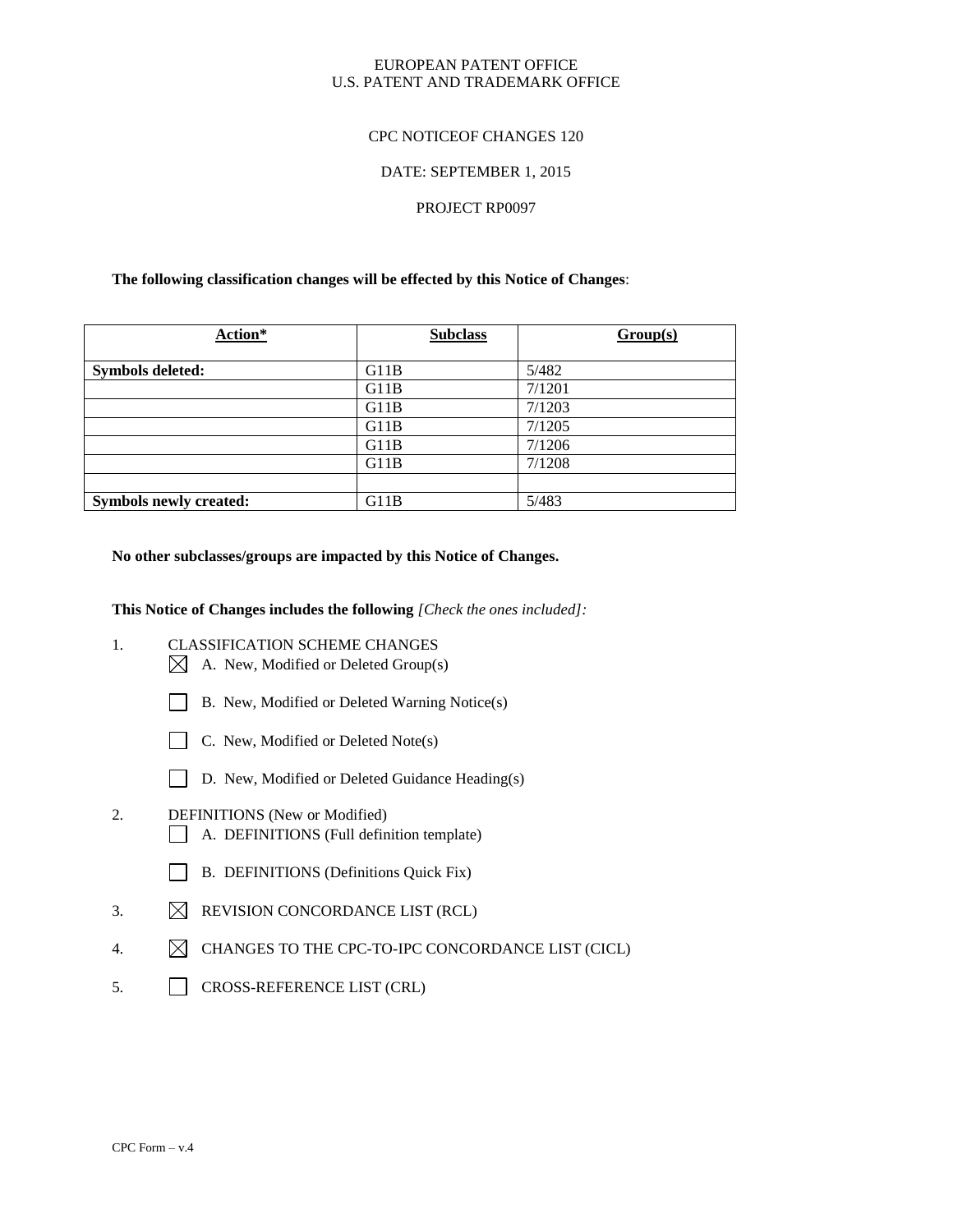### DATE: SEPTEMBER 1, 2015

#### PROJECT RP0097

# 1. CLASSIFICATION SCHEME CHANGES

### A. New, Modified or Deleted Group(s)

# **SUBCLASS G11B - INFORMATION STORAGE BASED ON RELATIVE MOVEMENT BETWEEN RECORD CARRIER AND TRANSDUCER**

| Type*        | <b>Symbol</b> | Indent<br>Level<br><b>Number</b><br>of dots<br>(e.g. 0, 1,<br>$\frac{2}{3}$ | <b>Title</b><br>(new or modified)<br>"CPC only" text should normally be<br>enclosed in {curly brackets}**                                                                                                                                                                                               | Transferred to <sup>#</sup>           |
|--------------|---------------|-----------------------------------------------------------------------------|---------------------------------------------------------------------------------------------------------------------------------------------------------------------------------------------------------------------------------------------------------------------------------------------------------|---------------------------------------|
| $\mathbf{U}$ | G11B5/4813    |                                                                             | {Mounting or aligning of arm<br>assemblies, e.g. actuator arm supported<br>by bearings, multiple arm assemblies,<br>arm stacks or multiple heads on single<br>arm (G11B5/484 takes precedence)}                                                                                                         |                                       |
| D            | G11B5/482     | $\overline{4}$                                                              |                                                                                                                                                                                                                                                                                                         | administrative transfer to G11B5/483  |
| U            | G11B5/4826    | $\overline{3}$                                                              | {Mounting, aligning or attachment of<br>the transducer head relative to the arm<br>assembly, e.g. slider holding members,<br>gimbals, adhesive (G11B5/484 takes<br>precedence; details of head housings or<br>structures G11B5/10, G11B5/127;<br>adjustment relative to the record carrier<br>G11B5/56) |                                       |
| $\mathbf N$  | G11B5/483     | $\overline{4}$                                                              | {Piezo-electric devices between head<br>and arm, e.g. for fine adjustment}                                                                                                                                                                                                                              |                                       |
| $\mathbf{U}$ | G11B5/4833    | $\overline{3}$                                                              | {Structure of the arm assembly, e.g.<br>load beams, flexures, parts of the arm<br>adapted for controlling vertical force<br>on the head (G11B5/484 takes<br>precedence) }                                                                                                                               |                                       |
| D            | G11B7/1201    | $\overline{2}$                                                              |                                                                                                                                                                                                                                                                                                         | administrative transfer to G11B7/121  |
| D            | G11B7/1203    | $\overline{2}$                                                              |                                                                                                                                                                                                                                                                                                         | administrative transfer to G11B7/122  |
| D            | G11B7/1205    | $\overline{2}$                                                              |                                                                                                                                                                                                                                                                                                         | administrative transfer to G11B7/123  |
| D            | G11B7/1206    | $\overline{3}$                                                              |                                                                                                                                                                                                                                                                                                         | administrative transfer to G11B7/124  |
| D            | G11B7/1208    | $\overline{4}$                                                              |                                                                                                                                                                                                                                                                                                         | administrative transfer to G11B7/1245 |

\*N = new entries where reclassification into entries is involved; C = entries with modified file scope where reclassification of documents from the entries is involved;  $Q =$  new entries which are firstly populated with documents via administrative transfers from deleted (D) entries. Afterwards, the transferred documents into the Q entry will either stay or be moved to more appropriate entries, as determined by intellectual reclassification; E= existing entries with enlarged file scope, which receive documents from C or D entries, e.g. when a limiting reference is removed from the entry title; M = entries with no change to the file scope (no reclassification);  $\overline{D}$  = deleted entries;  $F =$  frozen entries will be deleted once reclassification of documents from the entries is completed;  $U =$  entries that are unchanged.

NOTES: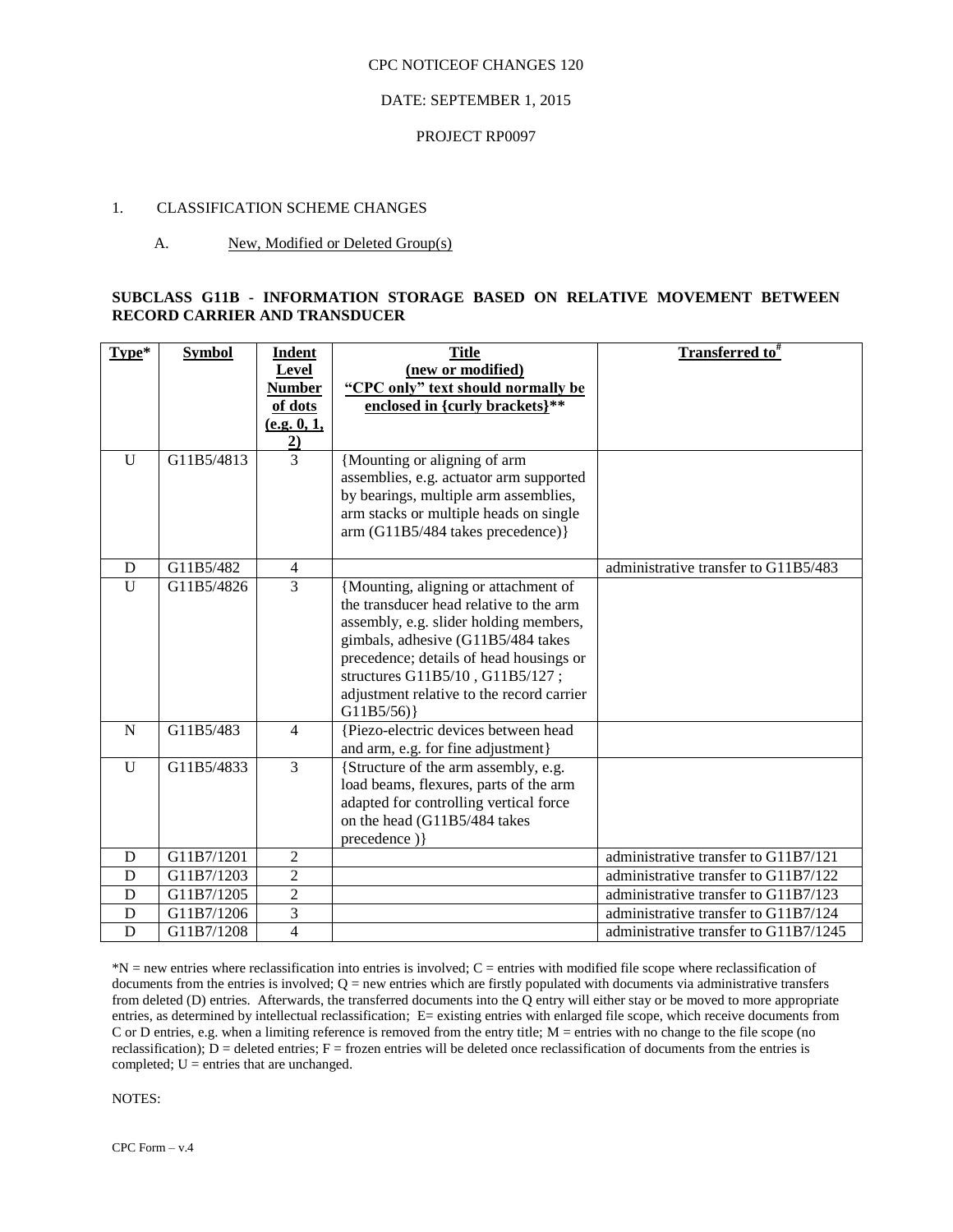# DATE: SEPTEMBER 1, 2015

### PROJECT RP0097

- \*\*No {curly brackets} are used for titles in CPC only subclasses, e.g. C12Y, A23Y; 2000 series symbol titles of groups found at the end of schemes (orthogonal codes); or the Y section titles. The {curly brackets} are used for 2000 series symbol titles found interspersed throughout the main trunk schemes (breakdown codes).
- For U groups, the minimum requirement is to include the U group located immediately prior to the N group or N group array, in order to show the N group hierarchy and improve the readability and understanding of the scheme. Always include the symbol, indent level and title of the U group in the table above.
- All entry types should be included in the scheme changes table above for better understanding of the overall scheme change picture. Symbol, indent level, and title are required for all types except "D" which requires only a symbol.
- #"Transferred to" column must be completed for all C, D, and Q type entries.
- When multiple symbols are included in the "Transferred to" column, avoid using ranges of symbols in order to be as precise as possible.
- For administrative transfer of documents, the following text should be used: "< administrative transfer to XX>" or "<administrative transfer to XX and YY simultaneously>" when administrative transfer of the same documents is to more than one place.
- Administrative transfer to main trunk groups is assumed to be "invention information", unless otherwise indicated, and to 2000 series groups is assumed to be "additional information".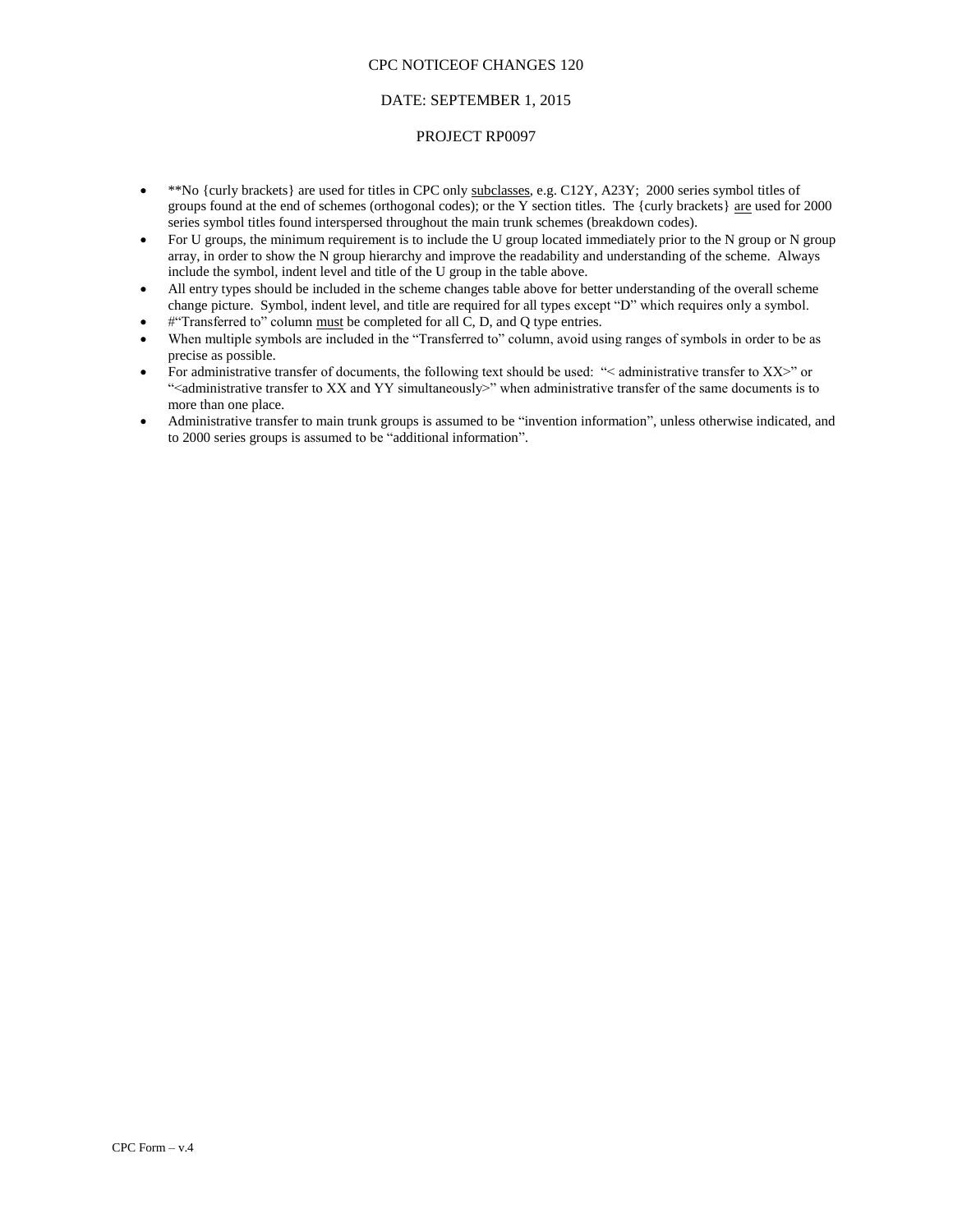# DATE: SEPTEMBER 1, 2015

## PROJECT RP0097

# 3. REVISION CONCORDANCE LIST (RCL)

| Type* | <b>From CPC Symbol (existing)</b> | <b>To CPC Symbol(s)</b>               |
|-------|-----------------------------------|---------------------------------------|
|       |                                   |                                       |
| D     | G11B5/482                         | administrative transfer to G11B5/483  |
| D     | G11B7/1201                        | administrative transfer to G11B7/121  |
| D     | G11B7/1203                        | administrative transfer to G11B7/122  |
| D     | G11B7/1205                        | administrative transfer to G11B7/123  |
| D     | G11B7/1206                        | administrative transfer to G11B7/124  |
| D     | G11B7/1208                        | administrative transfer to G11B7/1245 |

 $*C$  = entries with modified file scope where reclassification of documents from the entries is involved;  $Q$  = new entries which are firstly populated with documents via administrative transfers from deleted (D) entries. Afterwards, the transferred documents into the Q entry will either stay or be moved to more appropriate entries, as determined by intellectual reclassification;  $D =$ deleted entries.

#### NOTES:

- $\bullet$  Only C, D, and Q type entries are included in the table above.
- When multiple symbols are included in the "To" column, avoid using ranges of symbols in order to be as precise as possible.
- For administrative transfer of documents, the following text should be used: "< administrative transfer to XX>" or "<administrative transfer to XX and YY simultaneously>" when administrative transfer of the same documents is to more than one place.
- Administrative transfer to main trunk groups is assumed to be "invention information", unless otherwise indicated, and to 2000 series groups is assumed to be "additional information".